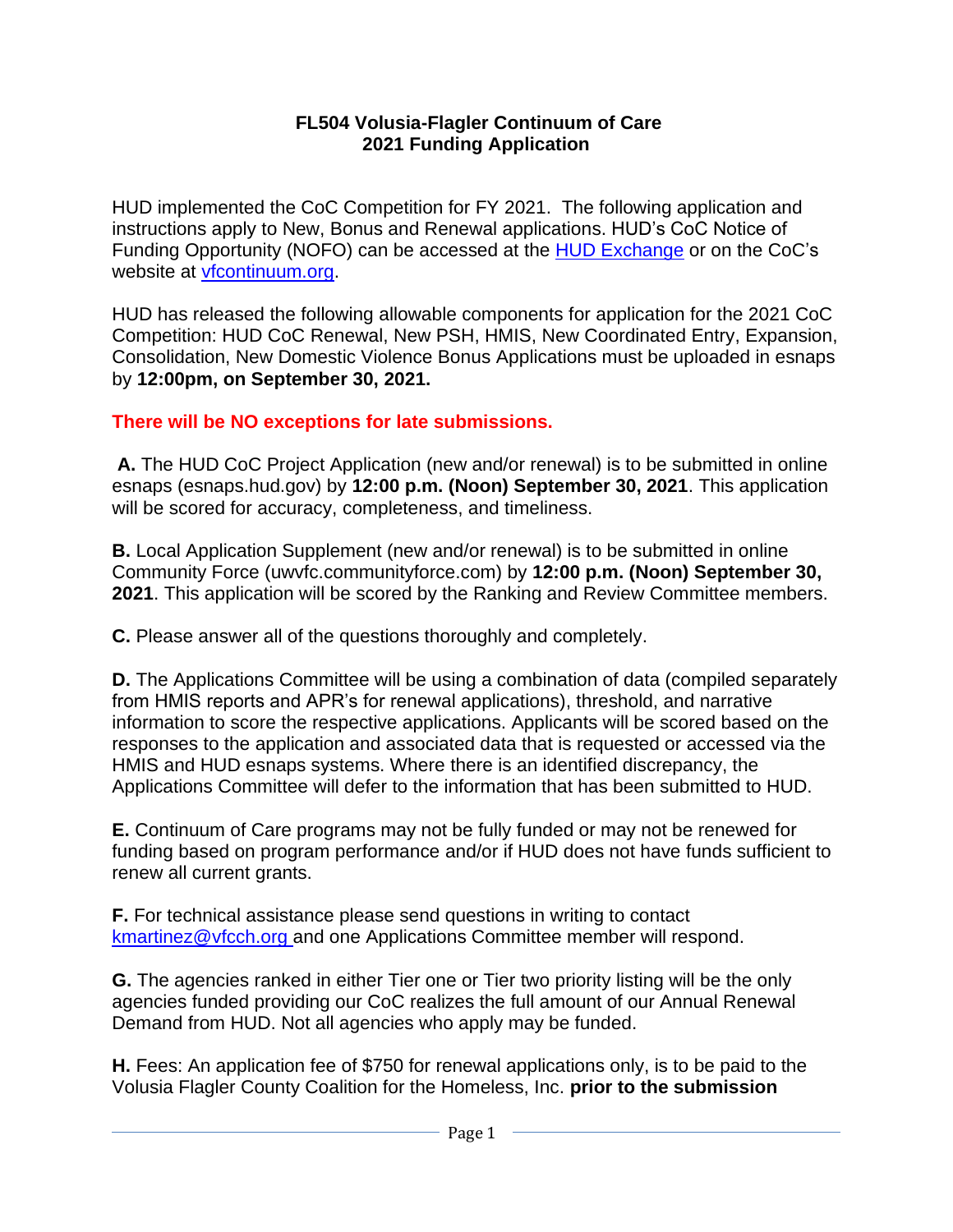**deadline of September 30, 2021 (noon).** New applications DO NOT have to pay an application fee however all new applications must include \$500 per grant allocated for Homeless Management Information System (HMIS) in the grant budget. Applicants must be members of the Commission on Homelessness (FL 504 CoC) in good standing in order to be able to submit an application. (Contact: Kayt Martinez at [kmartinez@vfcch.org](mailto:kmartinez@vfcch.org) for membership application and fee schedule).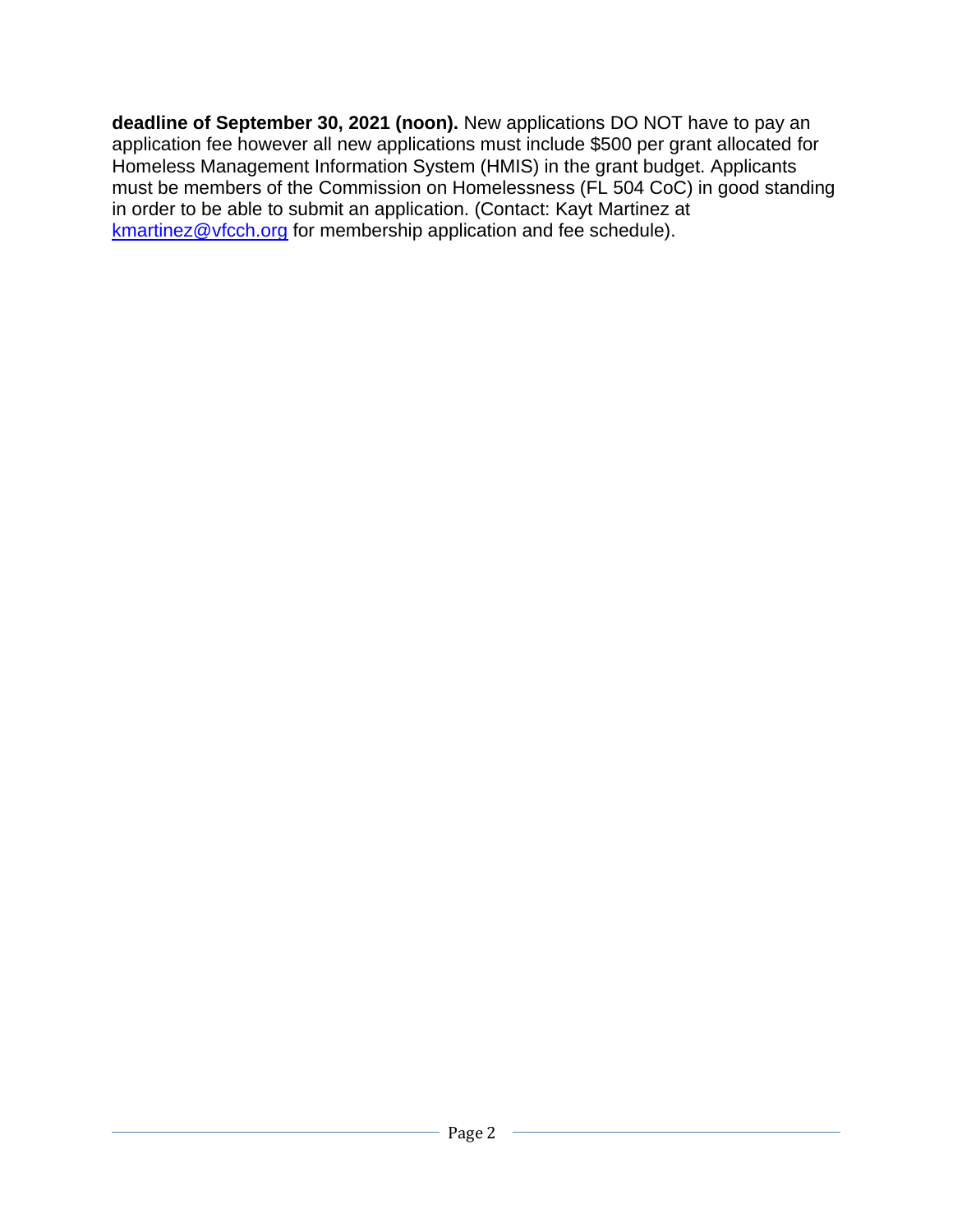#### **FL504 Volusia-Flagler Continuum of Care Local Application Instructions and Supplement Grant FY 2021**

Please type your response to the following questions:

# **For all RENEWAL Applications:**

 Renewals applications are scored based on performance from their most recently completed **Annual Performance Report (APR)** submitted to HUD through the SAGE database and threshold information provided in their Letter of Intent, project and budget narratives and associated esnaps applications.

### **Please complete the Agency Information section as required in Communityforce for each renewal application**

• Please submit your esnaps applications and esnaps profile included in the Agency Information section.

### **Please complete the Budget Information section as required in Communityforce for each renewal application**

• Please provide the program budget that includes the sources of all income contributed along with a budget narrative. Indicate the source of matching funds required and amounts and sources of funds that can be leveraged by the Continuum of Care funding. Note that each agency is required to include match funds in the online (esnaps) application.

Please provide documentation of both Match and Leverage that is being submitted for this grant. Leverage Threshold Requirements: Each agency is required to include leverage in their application in order to be considered for funding.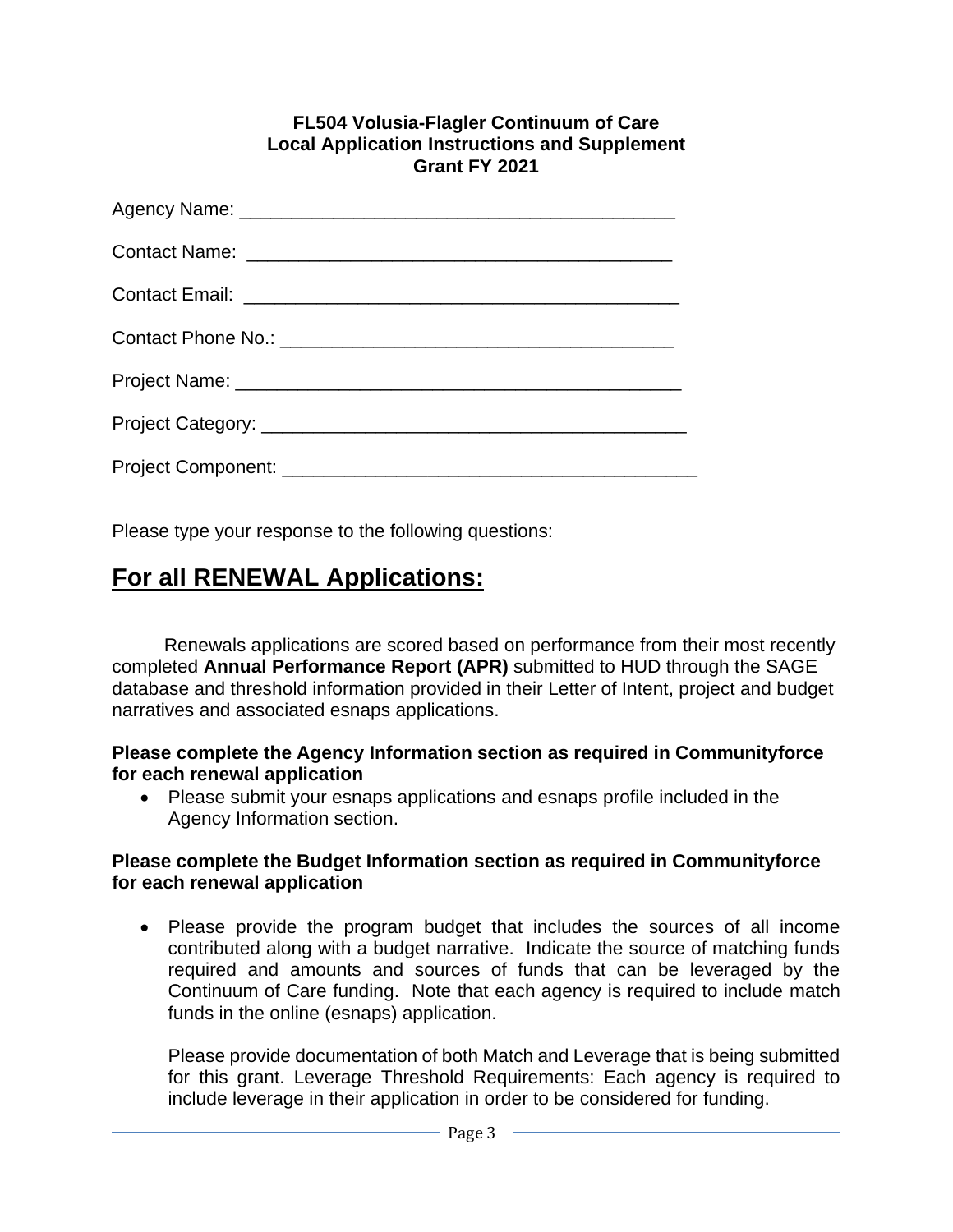• Please fill in N/A for all other sections and questions

# **For All NEW Project Applications**

### *The following New Projects May Be Created Through Reallocation or CoC Bonus processes***:**

- (a) Permanent housing-permanent supportive housing (PH-PSH) projects.
- (b) Permanent housing-rapid rehousing (PH-RRH) projects.
- (c) Joint Transitional Housing (TH) and PH-RRH component projects.
- (d) Dedicated HMIS project for the costs at 24 CFR 578.37(a)(4) that can only be carried out by the HMIS Lead, which is the recipient or subrecipient of an HMIS grant and is listed on the HMIS Lead form in the CoC Applicant Profile in *e-snaps*. Additionally, if the CoC has organizations within its geographic area that are victim service providers, the HMIS Lead, or subrecipient, may request HMIS funds for a comparable database. Victim service providers may also request HMIS funds in their project application budgets to enter data into a comparable database.
- (e) Supportive services only coordinated entry (SSO-CE) project to develop or operate a centralized or coordinated assessment system.

**DV Bonus Projects:** *The following New Projects May Be Created Through the DV Bonus Bonus processes*:

- (a) Permanent housing-rapid rehousing (PH-RRH) projects.
- (b) Joint TH and PH-RRH component projects.

*The maximum amount for new projects created through REALLOCATION is \$90,430.*

*The maximum amount for new projects created through CoC Bonus is \$117,040.*

*The maximum amount for new projects created through the DV Bonus is \$351,119.*

### **Log into Communityforce:**

**Please complete Agency Information section in Communityforce that includes your esnaps applications and esnaps profile**

**Please complete Budget Narrative section in Communityforce**: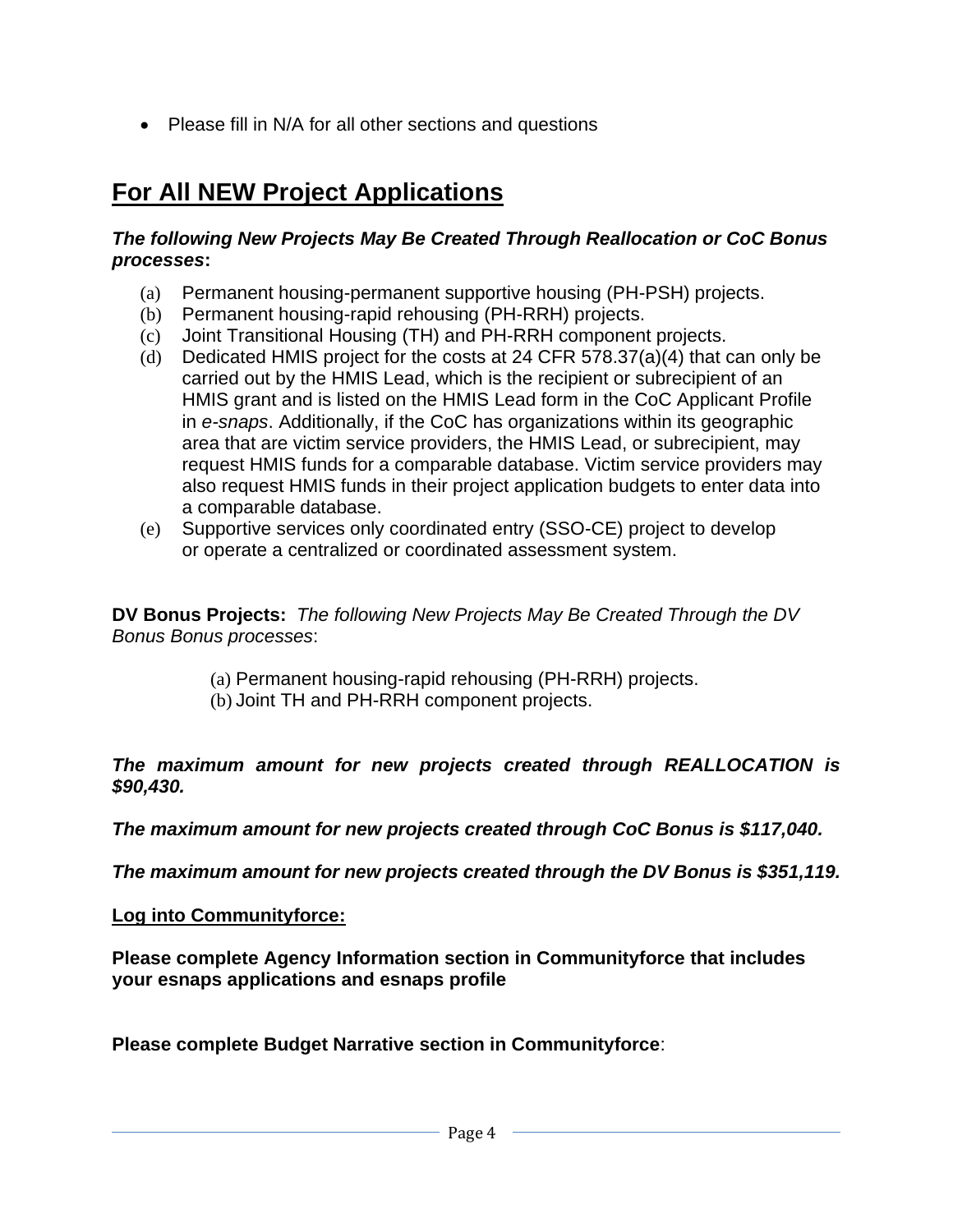- 1. Please provide the program budget that includes the sources of all income contributed along with a budget narrative. Indicate the source of matching funds required and amounts and sources of funds that can be leveraged by the Continuum of Care funding. Note that each agency is required to include match funds in the online (esnaps) application.
	- A. Please provide documentation of both Match and Leverage that is being submitted for this grant. Leverage Threshold Requirements: Each agency is required to include leverage in their application in order to be considered for funding.

# **Please complete Program Narrative section in Communityforce**:

- 2. Please describe how the program assists the CoC in creating a systematic response to ending homelessness in accordance with the 2021 HUD NOFA and in "Home Together" The revised [Federal Strategy to Prevent and End](https://www.usich.gov/resources/uploads/asset_library/Home-Together-Federal-Strategic-Plan-to-Prevent-and-End-Homelessness.pdf)  [Homelessness.](https://www.usich.gov/resources/uploads/asset_library/Home-Together-Federal-Strategic-Plan-to-Prevent-and-End-Homelessness.pdf) Include:
	- A. The priority population served (chronic homeless, homeless veterans, families, or youth), including priority population for renewal projects that are designated for turnover beds. Include: The numbers of individuals served in any comparative programs that were not HUD funded for (FY 2019-20, or 2020-21 and/or the proposed numbers to be served in FY 2022-23. (750 words)
	- B. HUD's 2021 funding priorities include the identification and prioritization of the most vulnerable adults and families for entry with an emphasis on employing a housing first approach that significantly reduces or eliminates the number of barriers to entry (income, legal issues, substance abuse issues, prior evictions, mental health etc....). Please describe your current housing intake process if currently facilitating permanent housing or address how you will implement compliance with the CoC's adoption of Notice CPD 14-012 as superseded by Notice CPD 16-11 and 17-01, prioritization of program participants for all housing programs beginning with HUD funded programs, how program participants are identified and enrolled into the program and Demonstrate Commitment to Coordinated Entry to include the ability to adhere to Notice CPD 14-012 prioritization schedule as superseded by Notice CPD 16-11 and 17-01. (500 words)
	- C. Please describe how your agency partners with Housing, Health and Service Agencies to maximize the use of mainstream and other community based resources when serving person experiencing homelessness ( work closely with local healthcare organizations, assist with obtaining medical insurance; partner with PHA's and other local housing organizations to utilize coordinated entry, develop housing units and provide additional housing subsidies to the homeless; partner with local workforce development centers to improve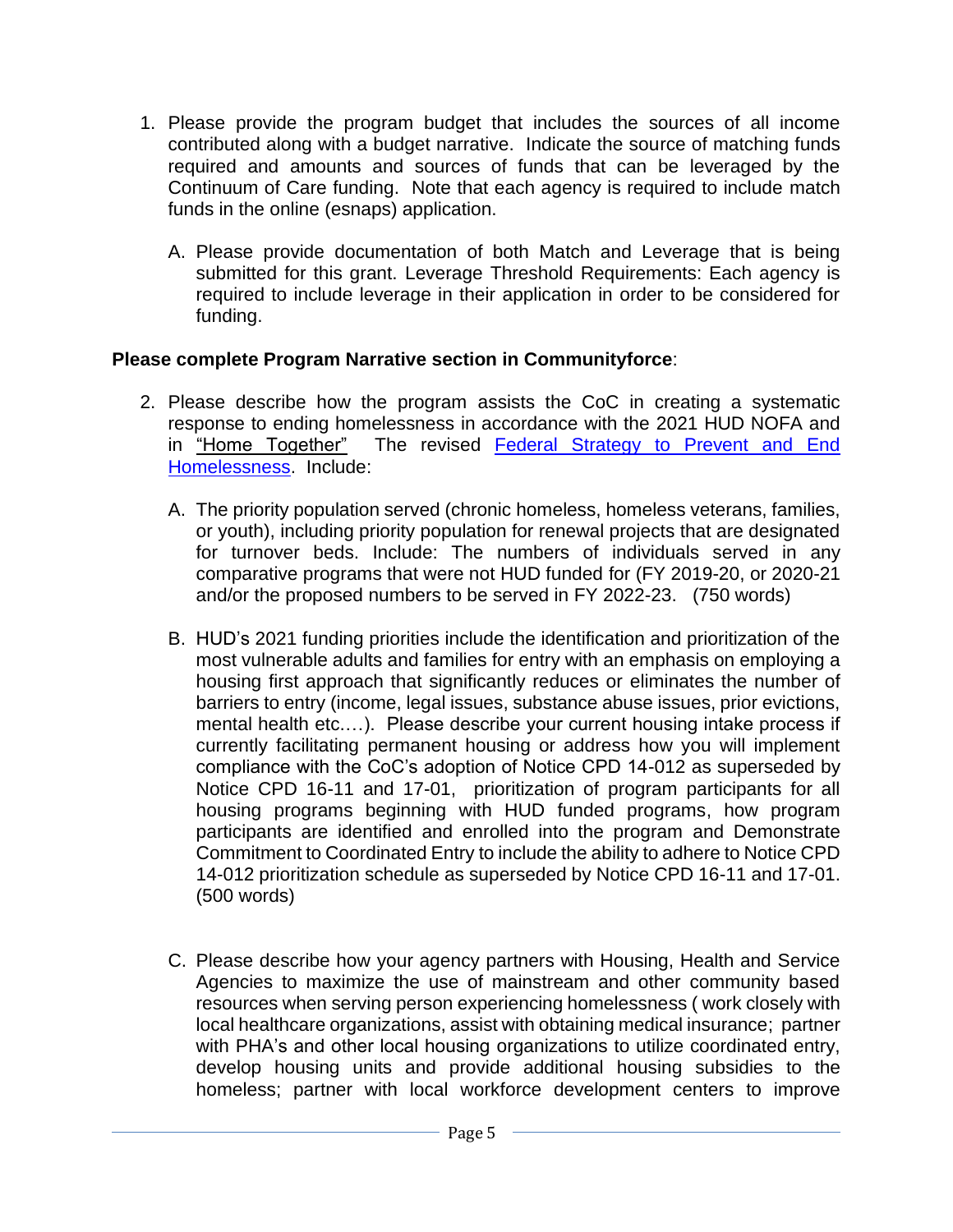employment opportunities, work with tribal organizations (if applicable) to ensure assistance to its members. (500 words)

- D. Program Agreements (Checkboxes are located in Community Force).
- E. Please describe what evidenced based / proven/ promising practices your program incorporates in concert with the Housing First Model–justify evidenced based and/or proven practices.

**For Victim Services Providers (**VAWA, FVPSA and VOCA ) please provide evidenced based/proven/promising practices employed to ensure safety of the population served. **(500 words)** 

# **Please complete New Project Application Questions section in Communityforce**:

3. Describe the agency's experience in administering public funds*.* Include agency's capacity to add additional programs, ability to draw down funding and comply with HUD's financial requirements. Include whether your agency returned any funds during the last 5 years from any HUD funded or other programs? If so, please report the year, the amount returned, and the reason funds were not fully expended (500 words)

(3a) Please upload evidence of Previously awarded and successfully executed HUD McKinney Vento or other State or Federal grants or projects

(3b) Please upload evidence of ability to draw down funds in a timely manner (eLOCCS or other drawdowns)

(3c) Describe how your agency incorporates persons with lived experience into your agency's overall structure: Board composition, staffing, program implementation. (500 words)

(3d) Describe how your agency has addressed racial equity within your agency's overall structure: Board composition, staffing, program(s) implementation. (500 words)

4. Please describe the agency's experience in collecting and using data on services provided to meet outcome and/or performance measures. Does your agency currently participate in the Homeless Management Information System (HMIS) or another database? If your agency does not currently participate in a database, please describe your data collection methods, and indicate if you are willing and able